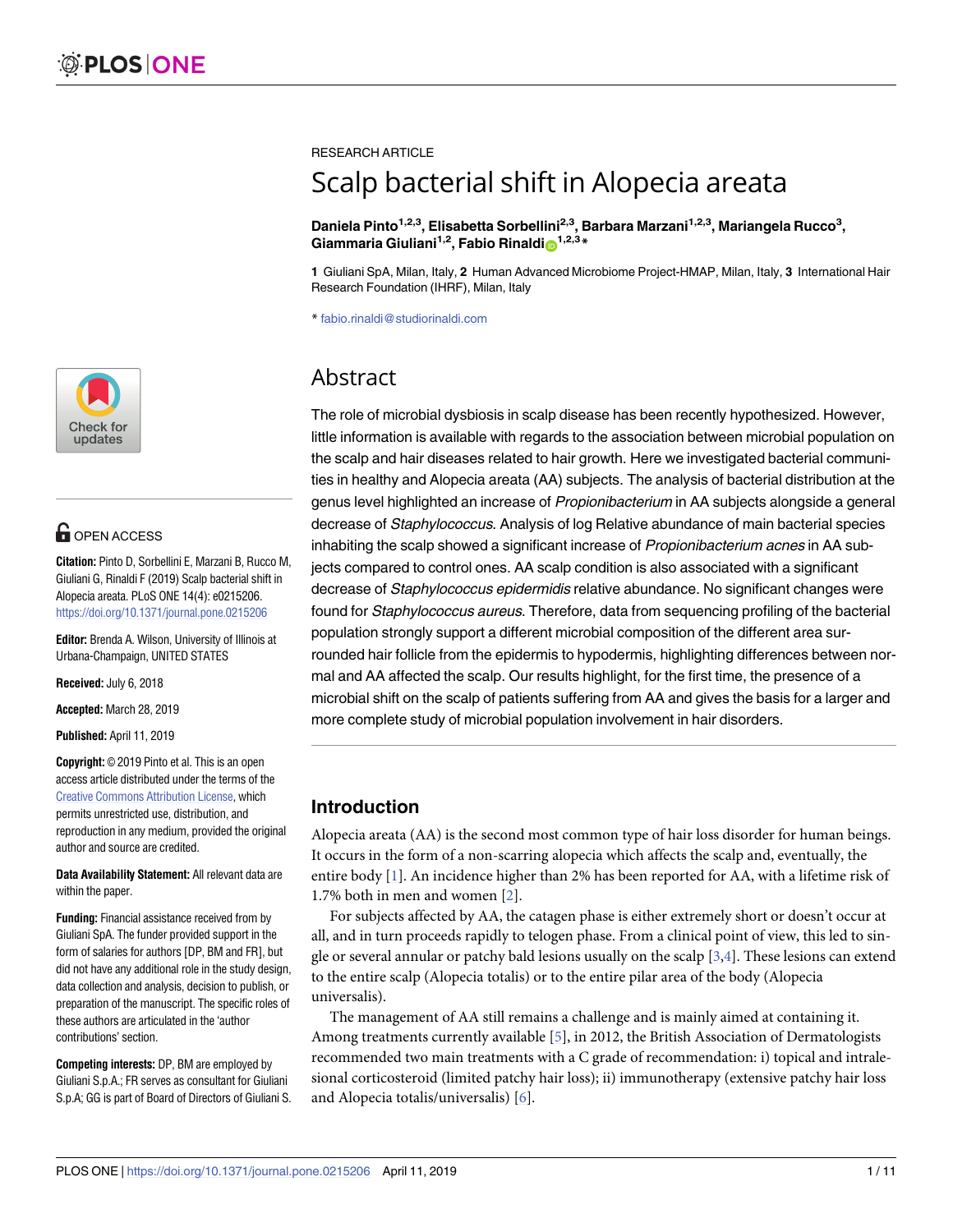<span id="page-1-0"></span>p.A. This does not alter our adherence to PLOS ONE policies on sharing data and materials.

Causes behind AA are not yet fully understood, and there have been debates dating back to the beginning of the 1800s. Many associations have been proposed by researchers over the years [\[7\]](#page-7-0). However, clinical evidence and association with other immune disorders [\[8](#page-8-0)] underline the role of immunity and inflammation in the early development of AA  $[9-11]$ . Interestingly, authors [\[11\]](#page-8-0) reported the efficacy of PRP (Platelet-rich plasma) on AA as a potent antiinflammatory agent by suppressing cytokine release and limiting local tissue inflammation [\[11\]](#page-8-0).

Other comimon (common?) recognized offenders are hormonal imbalance, psychological stress, genetic tendencies, other local skin disorders and also nutritional deficiencies [[5\]](#page-7-0). More recently, some authors reported evidence of the link between the gut microbiome and AA [\[12,13\]](#page-8-0) but little information is currently available as regards microbial communities on the scalp  $[14,15]$ . Due to its unique features, the scalp is expected to harbor a specific microbiome, which is expected to play a peculiar role in scalp conditions related to hair growth [[16](#page-8-0)].

In this work, we present data on bacterial communities in healthy and AA subjects, on a sample of Italian population. Our results highlight, for the first time, the presence of a significative bacterial disequilibrium on the scalp of AA subjects compared to healthy population; this disequilibrium also extends in the subepidermal compartments of the scalp.

# **Material and methods**

### **Subjects recruitment**

Fifteen healthy and AA subjects, respectively (20–60 years old; 40% male) were recruited from a private Italian dermatological clinic (Milan, Italy).

All subjects have been enrolled under dermatological control. AA subjects have been previously evaluated about their disease history and by means of clinical examinations. Subjects have been enrolled in control population after clinical examinations and in absence of any history of dermatological or scalp disorders.

All enrolled subjects had to meet the following criteria: i) no antibiotics in the 30 days leading up to the sampling; ii) no probiotics in the last 15 days; iii) the last shampoo was performed 48h before sampling; iv) no pregnancy or lactation; v) suffering from other dermatological diseases; vi) no anti-tumor, immunosuppressant or radiation therapy in the last 3 months; vii) no topical or hormonal therapy on the scalp in the last 3 months.

The study was approved by the Ethical Independent Committee for Clinical, not pharmacological investigation in Genoa (Italy) and in accordance with the ethical standards of the 1964 Declaration of Helsinki. All of the volunteers signed the informed consent.

# **Swab sample collection**

The scalp surface has been sampled by means of swab procedure according to previously reported methods [[17](#page-8-0),[18](#page-8-0)] with minor modifications. Sterile cotton swabs were soaked for at least 30s in ST solution (NaCl 0.15 M and 0.1% Tween 20) before sampling. A comb was used to separate hair fibers and collect samples from a total area of  $16 \text{cm}^2$  from a different area of the scalp. After collection, the head of each swab was cut and stored in ST solution. Samples from the same subjects were collected together and stored at 4˚C until DNA extraction. Sterile cotton swabs placed in ST solution have been used as negative controls.

# **Biopsy samples collection**

A total of 4 female subjects (two control and two AA, respectively) were also sampled for the microbial community in the subepidermal compartments of the scalp. A 4-mm punch biopsy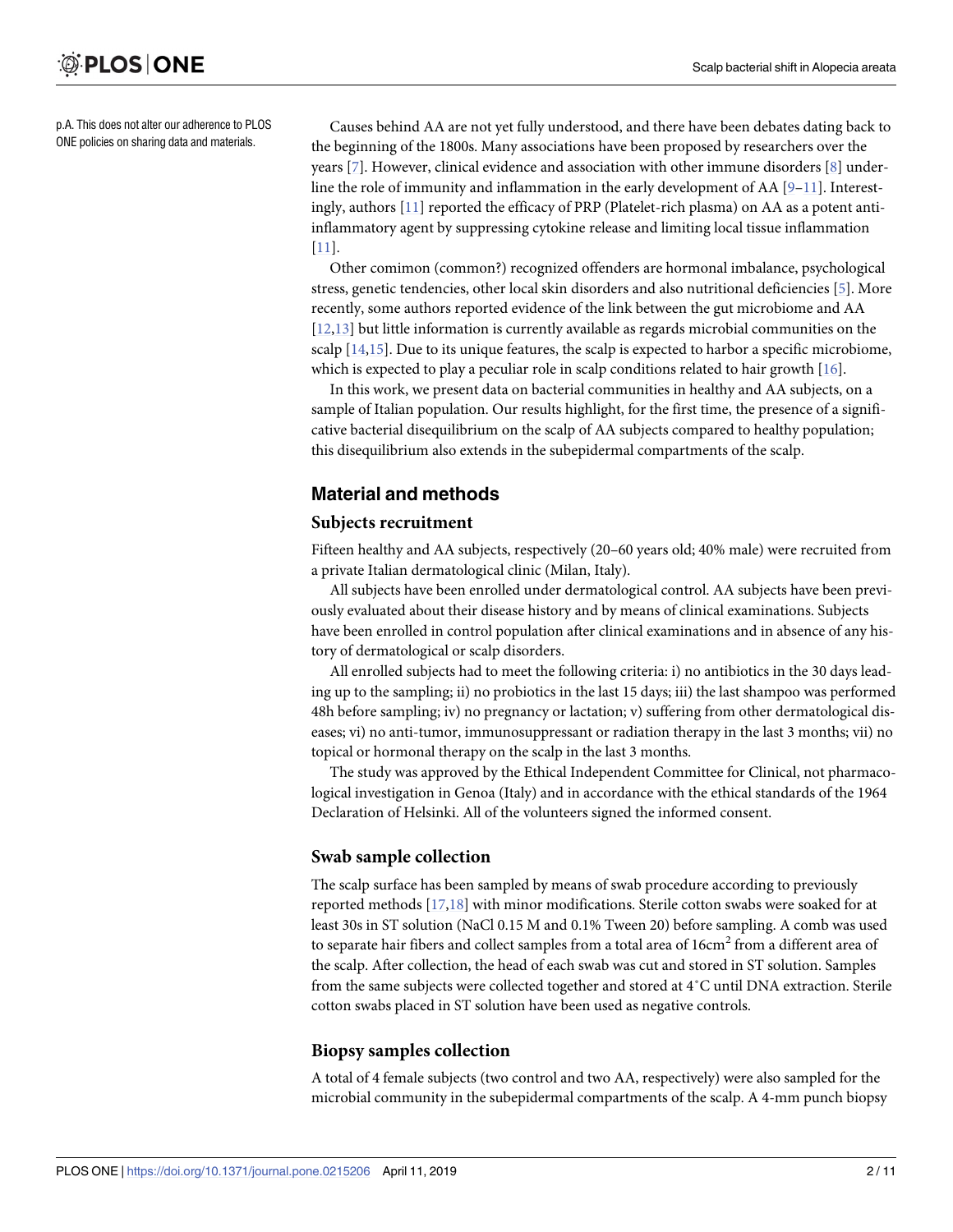<span id="page-2-0"></span>specimen was collected from each subject. In AA subjects, the specimen was obtained from a well-developed lesion. The sampled area was disinfected prior to the surgery to avoid contamination from surface bacteria. Epidermis, dermis and hypodermis were aseptically separated and stored in Allprotect medium (Qiagen) according to manufacturer conditions until DNA extraction.

# **Bacterial DNA extraction**

Bacterial DNA from scalp swabs was extracted by mean of QIAamp UCP Pathogen Mini Kit (Qiagen, Milan, Italy) according to manufacturer protocol, with minor modifications [[19](#page-8-0)]. The DNeasy Tissue kit (Qiagen, Milan, Italy) was used for DNA extraction from biopsy specimens. Extracted DNA was finally suspended in DNAse free water and quantified by the QIAexpert system (Qiagen, Milan, Italy) before qRT-PCR and sequencing.

#### **High throughput 16S amplicon generation, sequencing and analysis**

DNA samples extracted from scalp swabs were amplified for the variable region V3-V4 using the universal prokaryotic primers: 341 F CTGNCAGCMGCCGCGGTAA [\[20,21\]](#page-8-0) and 806bR GGACTA CNVGGGTWTCTAAT [[22–24](#page-8-0)] utilizing a modified dual-indexed adapter-linked single step protocol. Library preparation and Illumina MiSeq V3-V4 sequencing were carried out at StarSEQ GmbH, Mainz, Germany, according to the method of Caporaso et al. [\[25](#page-8-0)] and Kozich et al., [\[26](#page-8-0)] with minor modifications. Amplicons were generated using a high fidelity polymerase (AccuStart II PCR ToughMix, Quantabio, Beverly, MA). The amplicons were then normalized to equimolar concentrations using SequalPrep Plate Normalization Kit (ThermoFisher Scientific, Monza, Italy) and the final concentration of the library was determined using a fluorometric kit (Qubit, Life technologies, Carlsbard, CA, USA). Libraries were mixed with Illumina-generated PhiX control libraries and denatured using fresh NaOH. Runs were performed using Real-Time Analysis software (RTA) v. 1.16.18 and 1.17.22, MiSeq Control Software (MCS) v. 2.0.5 and 2.1.13, varying amounts of a PhiX genomic library control, and varying cluster densities. Four sequencing runs were performed with RTA v. 1.18.54, MCS v. 2.6, a target of 25% PhiX, and 600–700 k/mm2 cluster densities according to Illumina specifications for sequencing of low diversity libraries. We used 25% PhiX to balance the runs and use 600 bp V3 chemistry for sequencing. Basecalls from Illumina High Throughput Sequencing (HTS) machines were converted to fastQ files using bcl2fastq (Illumina) software, v2.20.0.42 and quality control carried out by mean of, v0.11.5. bcl2fastq (Illumina) software, v2.20.0.422. Quality control of fastq reads was carried out using FastQC v0.11.5. The quality trimming of primers and adaptors was carried out using Cutadapt, v. 1.14 [\[27\]](#page-8-0) and Sickle v. 1.33 [\[28\]](#page-8-0) toolkits, respectively.

Paired-end reads were assembled using Pandaseq v. 2.11[\[29\]](#page-9-0) using a threshold of 0.9 and a minimum overlap region length of 50. Clustering was carried out using closed-reference OTU picking and de novo OUT picking protocol of QIIME v1.9 [[25](#page-8-0)] at  $\geq$ 97% identity.

Greengenes database v13\_8 was used as a reference for bacterial taxonomic assignment [\[30\]](#page-9-0). Amplicon reads were also analyzed as regards alpha diversity by mean of Shannon index, using QIIME v1.9.

#### **Bacteria quantification by qRT-PCR**

Relative abundance of bacterial DNA of main bacterial species on the scalp was assessed by means of real-time quantitative PCR (RT qPCR). Microbial PCR assay kit (Qiagen, Milan, Italy) with gene-specific primers and TaqMan MGB probe targeting *Propionibacterium acnes*, *Staphylococcus epidermidis* and *Staphylococcus aureus* 16S rRNA gene, respectively, were used. Genbank accession numbers of *16S rRNA* gene sequences for P. acnes, S. aureus and S. epidermidis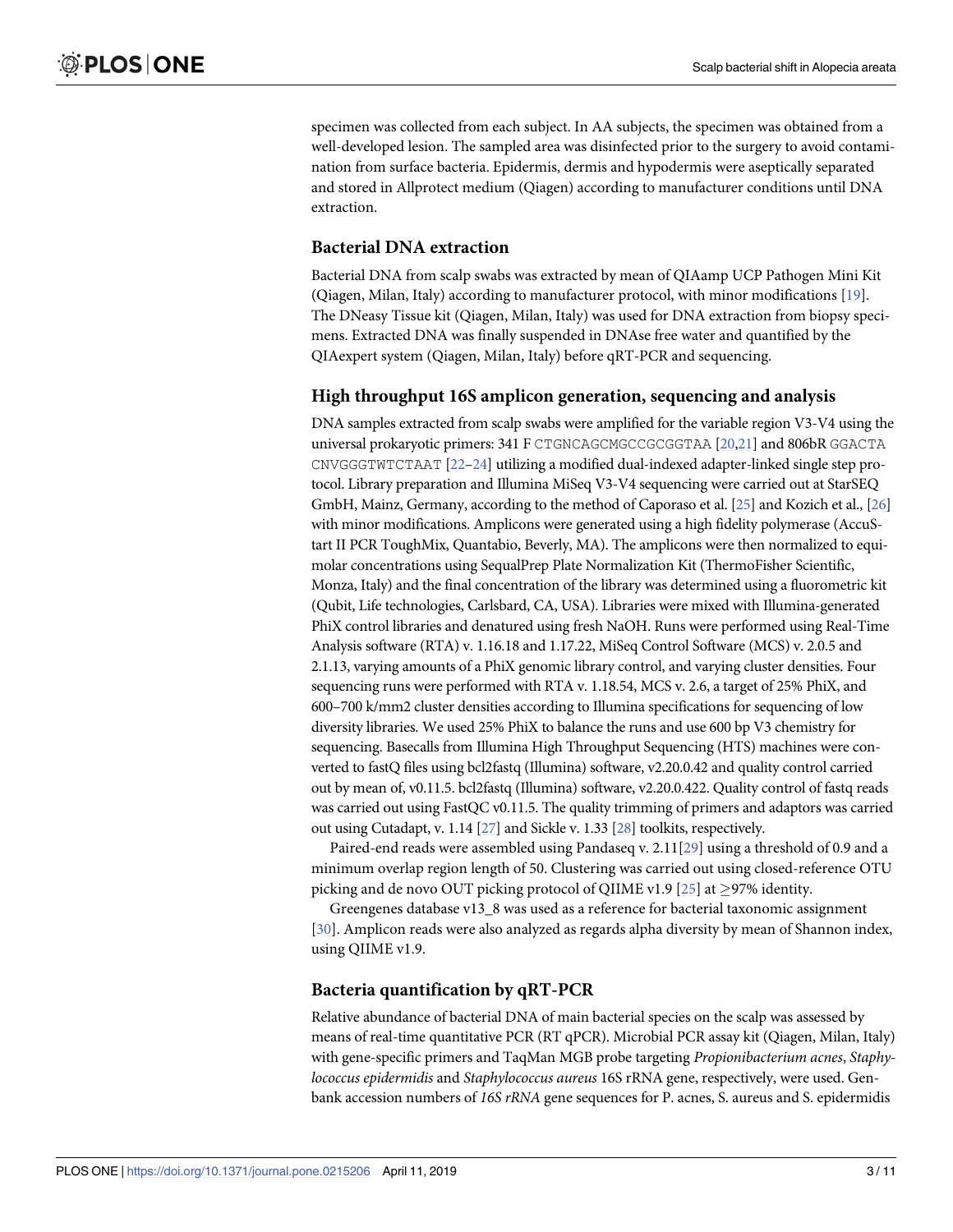<span id="page-3-0"></span>were ADJL01000005.1, ACOT01000039.1 and ACJC01000191.1, respectively. Samples were mixed with 12.5μL of Microbial qPCR Mastermix, 1 μL of Microbial DNA qPCR Assay, 5ng of genomic DNA sample and Microbial-DNA-free water up to a final volume of 25 μL.

Nine separate PCR reactions are prepared for each sample, including Positive PCR Control, No Template Control, and Microbial DNA Positive Control, as well as the Microbial DNA qPCR Assay. Pan-bacteria (Genebank accession number HQ640630.1) assays that detect a broad range of bacterial species are included to serve as positive controls for the presence of bacterial DNA. Assays for human GAPDH and HBB1 (Genebank accession numbers NT\_009759.16 and NT\_009237.18, respectively) have been included to determine proper sample collection and used to assess the presence of human genomic DNA in the sample and, eventually, subtracted from calculation. Thermal cycling conditions used were as follows; 95˚C for 10 min, 40 cycles of 95˚C for 15 sec, 60˚C for 2 min. PCR reactions were performed in duplicate using an MX3000p PCR machine (Stratagene, La Jolla, CA). Amplification-curve plotting and calculation of cycle threshold (Ct) values were performed using MX3000p software (v.3; Stratagene) and data were further processed by Excel. ΔΔCt method [\[31\]](#page-9-0) was used to calculate bacterial load of each swab sample. Obtained values have been used for calculation of Bacterial Load-Fold Change (AA/Healthy subjects). Data is finally expressed as Log of the relative abundance of each sample versus the control group.

#### **Statistical analysis**

Data is expressed as log Relative abundance  $(RA) \pm SEM$  for qRT-PCR analysis. Results were checked for normal distribution using D'Agostino & Pearson normality test before further analyses. Statistically significant differences on bacterial community between healthy and AA group were determined using Wilcoxon test ( $p \le 0.05$ ). All the comparisons were performed pairwise for each group. Analyses were performed with GraphPad Prism 7.0 (GraphPad Software, Inc., San Diego, CA). P–values equal to or less than 0.05 were considered significant.

# **Results**

#### **Microbiota profiling of the scalp in AA subjects**

The human scalp's bacterial composition of Control ( $n = 15$ ) and AA ( $N = 15$ ) subjects have been analyzed by IlluminaSeq [\(Fig](#page-4-0) 1). We obtaining about 585,219 and 544,578 high quality reads for the total V3-V4 sequences from control and AA subjects, respectively. About 56.3% of sequences from the control group were assigned to *Actinobacteria* phylum and 35.2% to *Firmicutes*. As regards, AA group *Actinobacteria* were around 57.4% and *Firmicutes* decreased to 29.2%. The analysis of bacterial distribution at the genus level, interestingly, highlighted an increase of *Propionibacterium* from 45.6% to 55.1% in AA subjects. Alongside data showed a general decrease of *Staphylococcus* from 32.6% to 27.4% ([Fig](#page-4-0) 1A). Therefore, the percentage of other less abundant bacteria genus was similar (around 5%) both in control and AA subjects. Alpha-diversity (Shannon diversity index) was significantly higher ( $p \le 0.001$ ) in AA subjects than in the control group [\(Fig](#page-4-0) 1B).

#### **Microbial shift of the scalp surface in AA subjects**

As previously reported by other authors [[14](#page-8-0),[15](#page-8-0)], *P*. *acnes*, *S*. *epidermidis* and *S*. *aureus* are the three major microbial species found on the scalp.

Relative abundance of predominant bacteria on scalps both of control and AA subjects has been analyzed by mean of RT q-PCR. Primers and TaqMan MGB probe specific for 16S region of *P*. *acnes*, *S*. *epidermidis* and *S*. *aureus* were used.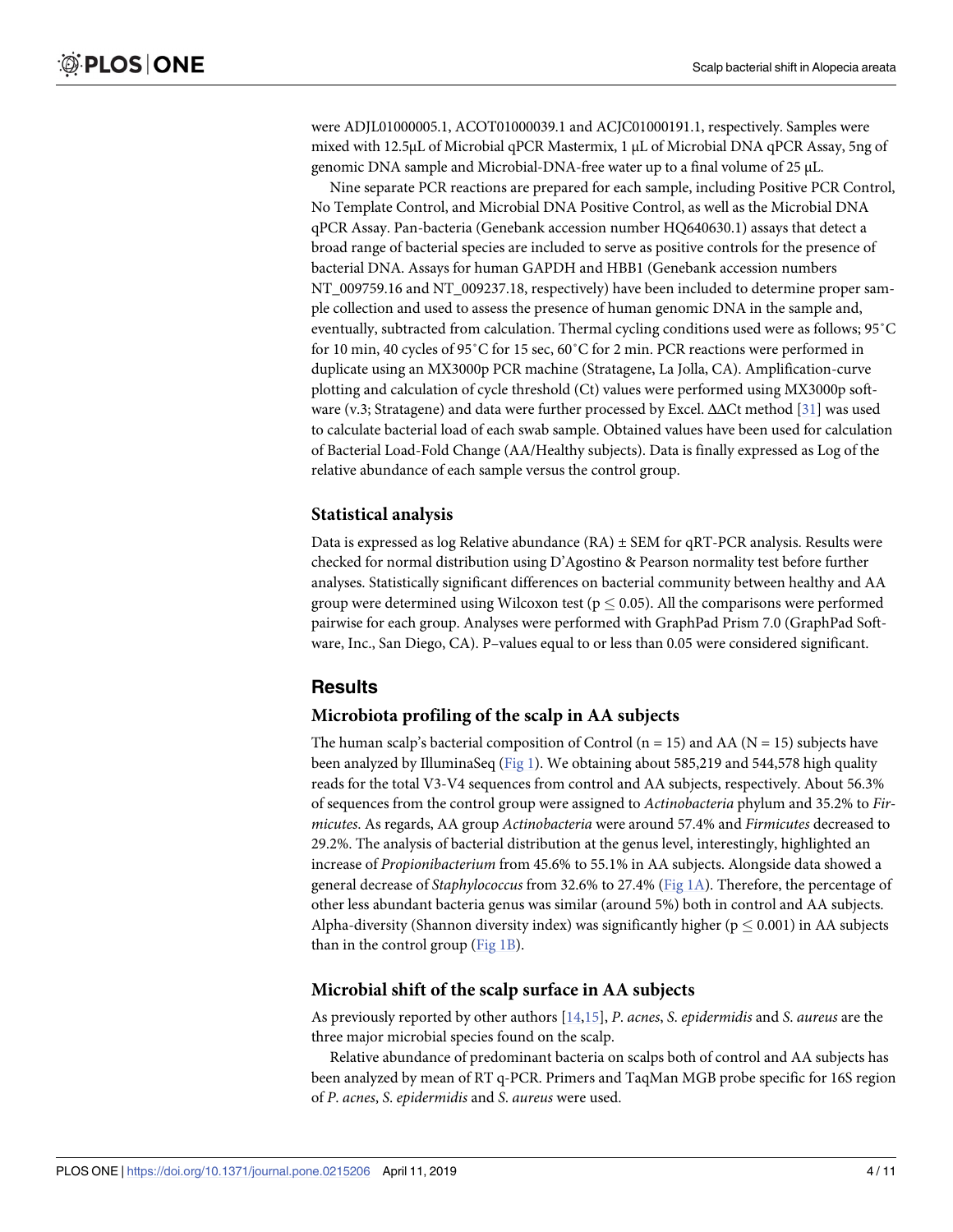<span id="page-4-0"></span>



<https://doi.org/10.1371/journal.pone.0215206.g001>

Pan bacteria specific targets designed to detect the broadest possible collection of bacteria involved in human biology were used as control. Student's test analysis of log Relative abundance comparing control and AA subjects showed a significant (*p<*0.01) increase of *P*. *acnes* (from 1.6 to 1.8 log RA) in AA subjects compared to control ones (Fig  $2A$ ). AA scalp condition is also associated with a significant (*p<*0.05) decrease of *S*. *epidermidis* relative abundance (from 1.4 to 1.01 log RA) (Fig 2B) while no significant changes were found for *S*. *aureus* (Fig 2C).

Microbial shift due to AA is also clear as regards the proportion of bacterial populations analyzed. The ratio *P*. *acnes/ S*. *epidermidis* is significantly higher (*p<*0.05) in AA subjects (mean ratio =  $2.1\pm0.3$ ) compared to control subjects (mean ratio =  $1.3\pm0.1$ ) (Fig 2D). Additionally, the *P*. *acnes/ S*. *aureus* ratio was also significantly higher (*p<*0.01) in AA subjects (mean ratio =  $1.4\pm0.1$  vs mean ratio =  $1.2\pm0.1$ ) (Fig 2E). No significative differences were found in the ratio *S*. *epidermidis / S*. *aureus* (Fig 2F).



Fig 2. Relative abundance of main bacterial species on the scalp of AA and control subjects by RT qPCR. Box and Whisker comparing the log relative abundance of *P*. *acnes*, *S*. *epidermidis* and *S*. *aureus* collected by swabbing the scalp. (A) Log Relative abundance of *P*. *acnes* in Control and AA subjects. (B) Log Relative abundance of *S*. *epidermidis* in Control and AA subjects. (C) Log Relative abundance of S. aureus in Control and AA subjects. Ratios P. acnes/ S. epidermidis (D), P. acnes/ S. aureus (E) and S. epidermidis / S. aureus (F) in Control and AA subjects. Values are presented as mean +/- SEM, in duplicate. Box-and-Whiskers plot showing median with 25th to 75th percentile. The center line of each box represents the median; data falling outside the whiskers range are plotted as outliers of the data.

<https://doi.org/10.1371/journal.pone.0215206.g002>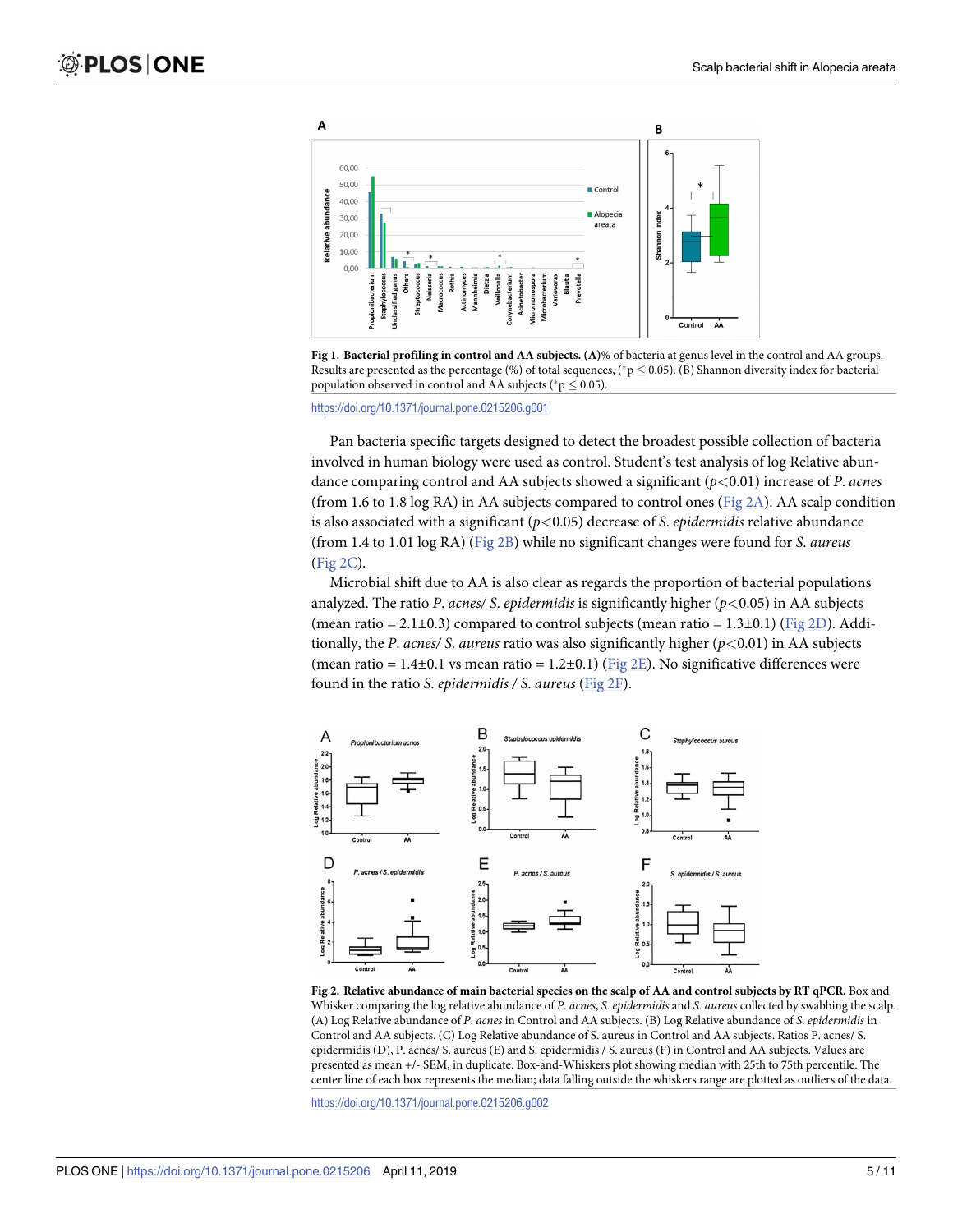<span id="page-5-0"></span>



<https://doi.org/10.1371/journal.pone.0215206.g003>

### **AA alteration of bacterial distribution in the subepidermal compartments of the scalp**

Two bioptic samples were collected respectively from control and AA subjects and divided in the main subepidermal compartments. Extracted genomic DNAs were analyzed by Illumina-Seq and analyzed for bacterial distribution.

Similar proportions of *Firmicutes* (24.6% vs 27.6%) and *Proteobacteria* (16.2% vs 16.9%) were reported in epidermis of both control and AA subjects (Fig 3) while a higher proportion of *Actinobacteria* (33.3% vs 22.4%) and *Bacteroidetes* (20.1% vs 9.9%) were found in AA subjects compared to control (Fig  $3$ ). Bacterial community in dermis shifted to a lower proportion of Actinobacteria (6.1% vs 11.3%) in AA subjects while *Proteobacteria* (14.9% vs 8.1%) and *Bacteroidetes* (14.2% vs 4.0%) increased compared to control (Fig 3). Also hypodermis showed a peculiar bacterial distribution which results, also in this case affected by scalp condition. AA subjects showed a significative higher proportion of *Proteobacteria*, *Bacteroidetes* and especially *Firmicutes* than control subjects (Fig 3). In general less variability was observed for bacterial communities in AA subjects and this may reflect in a compromised healthiness of the scalp.

Most interesting, the analysis at species level of bioptic samples highlighted the presence of *Prevotella copri* in both AA samples, in all analyzed compartments.

*Akkermansia muciniphila* was also found (less than 1.5% of total population) in AA subcompartments of the scalp, in particular in the hypodermis.

# **Discussion**

In this study, we reported, for the first time, the relationship between microbial shift on the scalp and hair growth disorder, in particular, Alopecia areata. We conducted analysis by mean of qRT-PCR and 16S sequencing.

A diversified and abundant microbial community host the skin [[32](#page-9-0)] and this symbiotic relationship results, most of the time, as beneficial for both the host and microbial community [\[33–35\]](#page-9-0). Bacteria mainly belong to Corynebacteriaceae, Propionibacteriae, and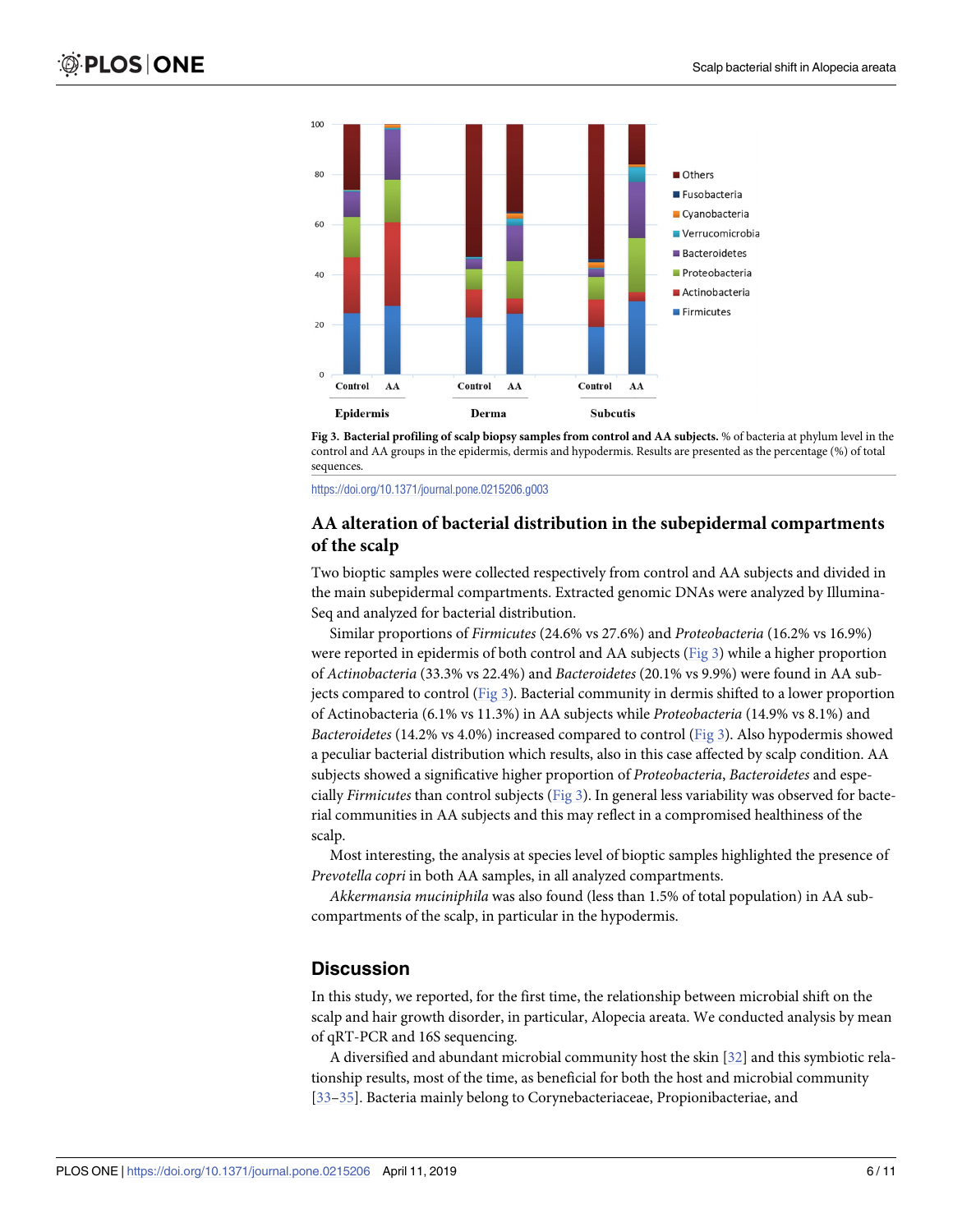<span id="page-6-0"></span>Staphylococcaceae [\[36–39\]](#page-9-0) and are differently distributed according to the physiochemical properties of each skin site they host [[39,40\]](#page-9-0). Many scientific published evidence reported the strict correlation between microbial disequilibrium and skin conditions [[41](#page-9-0)–[45](#page-9-0)]. Little is still reported with regards to the microbiome inhabiting the scalp and hair growth disorders [\[14,15,](#page-8-0)[46](#page-9-0)]. Clavaud and collaborators [\[15\]](#page-8-0) and, more recently, Xu et al. [[14](#page-8-0)] reported, the implication of microorganisms in the development of dandruff. Characterization of scalp bacterial species involved in hair disorders such as Alopecia androgenetica, Alopecia areata, and Lichen Planopilaris has been poorly investigated and, only recently, the piece bit of evidence has been reported [[16](#page-8-0)].

We focused our attention on bacterial population of the scalp of healthy and AA subjects looking at main bacterial species on the scalp [\[15\]](#page-8-0) (*P*. *acnes*, *S*. *aureus*, and *S*. *epidermidis*) and at their reciprocal balancing. We quantified their relative abundance by means of accurate gene-specific primers and probe targeting 16S region, by RT qPCR. Our results are concurrent with Wang's work [\[46\]](#page-9-0) highlighting the reciprocal inhibition exerted by bacteria, each other, on the scalp (*Propionibacterium* vs *Staphylococcus* and vice-versa). AA subjects showed an increase in *P*. *acnes* and a decrease of *Staphylococcus*, especially *S*. *epidermidis*, suggesting the role of *Propionibacterium/Staphylococcu*s balancing in AA. A role of *P*. *acnes* with hair casts and Alopecia has previously been hypothesized by Wang and collaborators [[46](#page-9-0)] even though not deeply investigated. *P*. *acnes* is able to synthesize many enzymes involved in the metabolism of porphyrins that, once activated, may contribute to oxidation and follicular inflammation. Therefore, a speculation about the role of the hypoxic condition of the follicular region may be speculated in AA and this may encourage *P*. *acnes* overgrowth. A role of hypoxia has been reported in the progression of other skin condition such as psoriasis [[47](#page-9-0)] and atopic dermatitis [\[48\]](#page-9-0). The presence of *A*. *muciniphila*, a strictly anaerobic bacteria, around the hair follicle in analyzed AA subjects may be suggestive of a hypoxic ecosystem in which this bacteria can find favorable growth conditions.

Data from IlluniaSeq profiling also suggested a higher diversity of bacterial species inhabiting the scalp of AA subjects. These results are in line with previous work [\[15\]](#page-8-0) on other scalp conditions. On the basis of the present and previous results, a link with a higher susceptibility of an unhealthy scalp to be colonized by microorganisms could be postulated but further analysis are needed to understanding the reason behind this high variety.

Beyond the superficial relationship between the microorganism with skin, microbes can also communicate with cells of the subepidermal compartments [\[49\]](#page-9-0) and are involved also in deep immunological response [[50](#page-10-0)-[54\]](#page-10-0). As reported by Nakatsuji et al., [[49](#page-9-0)] high interpersonal variability was observed as regards epidermal and subepidermal microbial population. In this study, data from sequencing profiling of the bacterial population strongly support a different microbial composition of different area surrounded hair follicle from the epidermis to hypodermis, highlighting differences between normal and AA affected scalp. We can hypothesize the role of this different microbial composition in AA symptoms and manifestations.

Microbial changing at different subepidermal compartment may be linked to an autoimmune component of the pathology as to skin barrier skin disruption, as previously shown for other skin disorders [\[55\]](#page-10-0).

Most interesting, the analysis at species level of bioptic samples highlighted the peculiar presence of *P*. *copri* and *A*. *muciniphila* in both AA samples, in all analyzed compartments. These findings are very intriguing. The finding of *Prevotella copri* as one of the most abundant bacteria in subepidermal compartments of AA scalp may be linked to the autoimmune component of this hair condition. For example, *P*. *copri* has been found as relevant in the pathogenesis of rheumatoid arthritis [\[56\]](#page-10-0), another chronic inflammatory autoimmune disorder that can affect other parts of the body [including](https://www.arthritis.org/about-arthritis/types/rheumatoid-arthritis/articles/lung-disease-rheumatoid-arthritis.php) the skin. Therefore the identification of *A*. *muciniphila*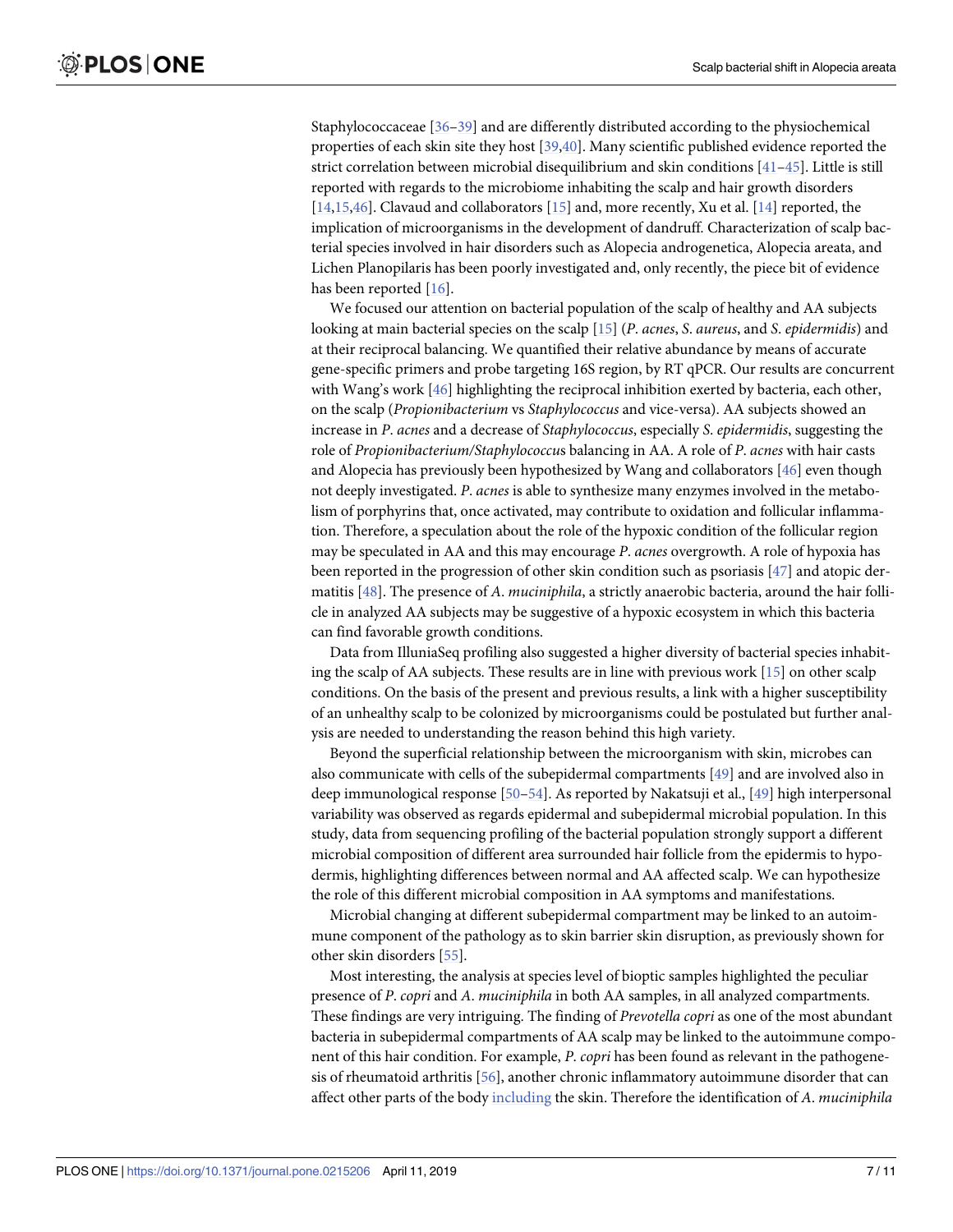<span id="page-7-0"></span>in the subepidermal compartments of the scalp of AA subjects could open to new therapeutic approaches in the management of AA. The link between *A*. *muciniphila* and skin disease has been yet discussed as it has been considered a gut signature of psoriasis [[57](#page-10-0)].

The present work reported data from an initial pilot study. Future studies should be aimed at better investigate both the role of microbial community shifts and hypoxia in hair scalp diseases. Also the study of additional factors such as inclusion of samples from non-lesional sites in AA and non-AA subjects and from other baldness disease besides AA and the role should be considered.

# **Conclusions**

Our study highlighted, for the first time, the presence of a microbial shift on the scalp of patients suffering from AA and gives the basis for a larger and more complete study of microbial population involvement in hair disorders. Therefore, the reported findings as the availability of sophisticated and quick methods to evaluate the microbial composition of the scalp open to new therapeutic approaches in the management of hair disorders.

Larger studies are still needed for a more precise identification of bacterial community on the scalp as for the analysis of fungal component in AA subjects but the results of the present work permit to asses, for the first time, the involvement of microbial changing in hair disorder, in particular AA, also in the subepidermal compartments of the scalp.

# **Author Contributions**

**Conceptualization:** Elisabetta Sorbellini, Barbara Marzani, Giammaria Giuliani, Fabio Rinaldi.

**Data curation:** Daniela Pinto, Mariangela Rucco.

**Formal analysis:** Daniela Pinto.

**Investigation:** Daniela Pinto, Elisabetta Sorbellini, Mariangela Rucco, Fabio Rinaldi.

**Methodology:** Daniela Pinto, Fabio Rinaldi.

**Supervision:** Elisabetta Sorbellini, Fabio Rinaldi.

**Writing – original draft:** Daniela Pinto, Elisabetta Sorbellini, Barbara Marzani, Fabio Rinaldi.

**Writing – review & editing:** Daniela Pinto, Elisabetta Sorbellini, Barbara Marzani, Fabio Rinaldi.

#### **References**

- **[1](#page-0-0).** Odom RB, Davidsohn IJ, William D, Henry JB, Berger TG. Clinical diagnosis by laboratory methods. In: Elston, Dirk M. (Ed.), Andrews' Diseases of the Skin: Clinical Dermatology. Saunders Elsevier. 2006.
- **[2](#page-0-0).** Dawber R. Alopecia areata. Monogr Dermatol. 1989; 2:89–102.
- **[3](#page-0-0).** Tan E, Tay YK, Goh CL, Chin Giam Y. The pattern and profile of alopecia areata in Singapore—a study of 219 Asians. Int J Dermatol. 2002 Nov; 41(11):748–53. PMID: [12452996](http://www.ncbi.nlm.nih.gov/pubmed/12452996)
- **[4](#page-0-0).** Camacho F. Alopecia areata. Clinical characteristics and dermatopathology. In: Trichology: Diseases of the Pilosebaceous Follicle. Aula Medical Group S. A, Madrid; 1997. pp. 440–471.
- **[5](#page-0-0).** Syed SA, Sandeep S. Alopecia areata: A review. Journal of the Saudi Society of Dermatology & Dermatologic Surgery. 2013 Jul; 17(2):37–45.
- **[6](#page-0-0).** Messenger AG, McKillop J, Farrant P, McDonagh AJ, Sladden M. British Association of Dermatologists' guidelines for the management of alopecia areata 2012. Br J Dermatol. 2012 May; 166(5):916–26. <https://doi.org/10.1111/j.1365-2133.2012.10955.x> PMID: [22524397](http://www.ncbi.nlm.nih.gov/pubmed/22524397)
- **[7](#page-1-0).** McElwee KJ, Gilhar A, Tobin DJ, Ramot Y, Sundberg JP, Nakamura M, et al. What causes alopecia areata? Exp Dermaol. 2013; 22(9):609–626.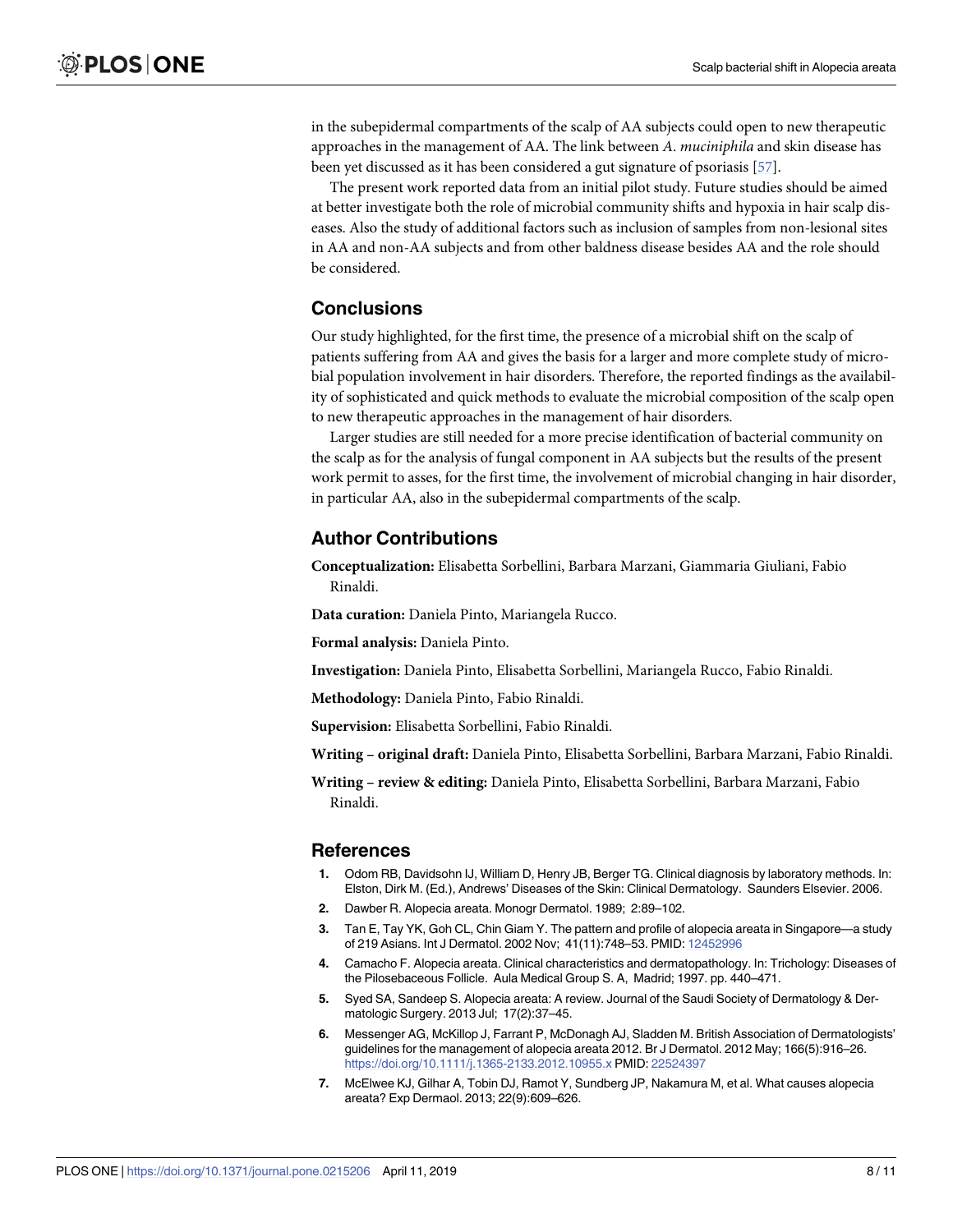- <span id="page-8-0"></span>**[8](#page-1-0).** McDonagh AJ, Tazi-Ahnini R.Epidemiology and genetics of alopecia areata. Clin Exp Dermatol. 2002; 27, 405–409. PMID: [12190641](http://www.ncbi.nlm.nih.gov/pubmed/12190641)
- **[9](#page-1-0).** Hordinsky M, Ericson M. Autoimmunity: alopecia areata. J Investig Dermatol Symp Proc. 2004 Jan; 9 (1):73–8. Review <https://doi.org/10.1111/j.1087-0024.2004.00835.x> PMID: [14870990](http://www.ncbi.nlm.nih.gov/pubmed/14870990)
- **10.** Brenner W, Diem E, Gschnait F. Coincidence of vitiligo, alopecia areata, onychodystrophy, localized scleroderma and lichen planus. Dermatologica. 1979; 159(4):356–60. PMID: [478074](http://www.ncbi.nlm.nih.gov/pubmed/478074)
- **[11](#page-1-0).** Trink A, Sorbellini E, Bezzola P, Rodella L, Rezzani R, Ramot Y, et al. A randomized, double-blind, placebo- and active-controlled, half-head study to evaluate the effects of platelet-rich plasma on alopecia areata. Br J Dermatol.2013 Sep; 169(3):690–4. <https://doi.org/10.1111/bjd.12397> PMID: [23607773](http://www.ncbi.nlm.nih.gov/pubmed/23607773)
- **[12](#page-1-0).** Borde A, Åstrand A. Alopecia areata and the gut-the link opens up for novel therapeutic interventions. Expert Opin Ther Targets. 2018 Jun; 22(6):503–511. <https://doi.org/10.1080/14728222.2018.1481504> PMID: [29808708](http://www.ncbi.nlm.nih.gov/pubmed/29808708)
- **[13](#page-1-0).** Rebello D, Wang E, Yen E, Lio PA, Kelly CR. Hair Growth in Two Alopecia Patients after Fecal Microbiota Transplant. ACG Case Rep J. 2017 Sep 13; 4:e107. <https://doi.org/10.14309/crj.2017.107> PMID: [28932754](http://www.ncbi.nlm.nih.gov/pubmed/28932754)
- **[14](#page-1-0).** Xu Z, Wang Z, Yuan C, Liu X, Yang F, Wang T et al. Dandruff is associated with the conjoined interactions between host and microorganisms. Scientific Reports. 2016; 6:24877. [https://doi.org/10.1038/](https://doi.org/10.1038/srep24877) [srep24877](https://doi.org/10.1038/srep24877) PMID: [27172459](http://www.ncbi.nlm.nih.gov/pubmed/27172459)
- **[15](#page-1-0).** Clavaud C, Jourdain R, Bar-Hen A, Tichit M, Bouchier C, Pouradier F, et al. Dandruff is associated with disequilibrium in the proportion of the major bacterial and fungal populations colonizing the scalp. PLoS One. 8(3):e58203. Erratum in: PLoS One 2013;8(10). <https://doi.org/10.1371/journal.pone.0058203> PMID: [23483996](http://www.ncbi.nlm.nih.gov/pubmed/23483996)
- **[16](#page-1-0).** Rinaldi F, Pinto D, Marzani B, Rucco M, Giuliani G, Sorbellini E. Human microbiome: What's new in scalp diseases. J Transl Sci. 2018 Apr; Volume 4(6): 1–4.
- **[17](#page-1-0).** Grice EA, Kong HH, Conlan S, Deming CB, Davis J, Young AC, et al. Topographical and Temporal Diversity of the Human Skin Microbiome. Science (New York, NY). 2009; 324(5931):1190–1192. <https://doi.org/10.1126/science.1171700> PMID: [19478181](http://www.ncbi.nlm.nih.gov/pubmed/19478181)
- **[18](#page-1-0).** Paulino LC, Tseng CH, Strober BE, Blaser MJ. Molecular analysis of fungal microbiota in samples from healthy human skin and psoriatic lesions. J Clin Microbiol. 2006 Aug; 44(8):2933–41. [https://doi.org/10.](https://doi.org/10.1128/JCM.00785-06) [1128/JCM.00785-06](https://doi.org/10.1128/JCM.00785-06) PMID: [16891514](http://www.ncbi.nlm.nih.gov/pubmed/16891514)
- **[19](#page-2-0).** Gao Z, Perez-Perez GI, Chen Y, Blaser MJ. Quantitation of Major Human Cutaneous Bacterial and Fungal Populations. Journal of Clinical Microbiology. 2010; 48(10):3575–3581. [https://doi.org/10.1128/](https://doi.org/10.1128/JCM.00597-10) [JCM.00597-10](https://doi.org/10.1128/JCM.00597-10) PMID: [20702672](http://www.ncbi.nlm.nih.gov/pubmed/20702672)
- **[20](#page-2-0).** Klindworth A, Pruesse E, Schweer T, Peplies J, Quast C, Horn M, et al. Evaluation of general 16S ribosomal RNA gene PCR primers for classical and next-generation sequencing-based diversity studies. Nucleic Acids Res. 2013 Jan; 7; 41(1):e1. <https://doi.org/10.1093/nar/gks808> PMID: [22933715](http://www.ncbi.nlm.nih.gov/pubmed/22933715)
- **[21](#page-2-0).** Takahashi S, Tomita J, Nishioka K, Hisada T, Nishijima M. Development of a Prokaryotic Universal Primer for Simultaneous Analysis of Bacteria and Archaea Using Next-Generation Sequencing. Bourtzis K, ed. PLoS ONE. 2014; 9(8):e105592. <https://doi.org/10.1371/journal.pone.0105592> PMID: [25144201](http://www.ncbi.nlm.nih.gov/pubmed/25144201)
- **[22](#page-2-0).** Apprill A, McNally S, Parsons R, Weber L. Minor revision to V4 region SSU rRNA 806R gene primer greatly increases detection of SAR11 bacterioplankton. Aquat Microb Ecol. 2015; 75:129–137.
- **23.** Parada AE, Needham DM, Fuhrman JA. Every base matters: assessing small subunit rRNA primers for marine microbiomes with mock communities, time series and global field samples. Environ Microbiol. 2016 May; 18(5):1403–14. <https://doi.org/10.1111/1462-2920.13023> PMID: [26271760](http://www.ncbi.nlm.nih.gov/pubmed/26271760)
- **[24](#page-2-0).** Walters W, Hyde ER, Berg-Lyons D, Ackermann G, Humphrey G, Parada A. Improved Bacterial 16S rRNA Gene (V4 and V4-5) and Fungal Internal Transcribed Spacer Marker Gene Primers for Microbial Community Surveys. 2016. 1(1), e00009–15.
- **[25](#page-2-0).** Caporaso JG, Lauber CL, Walters WA, Berg-Lyons D, Lozupone CA, Turnbaugh PJ, et al. Global patterns of 16S rRNA diversity at a depth of millions of sequences per sample. Proc Natl Acad Sci U S A. 2011; 108(Suppl 1):4516–22.
- **[26](#page-2-0).** Kozich JJ, Westcott SL, Baxter NT, Highlander SK, Schloss PD. Development of a dual-index sequencing strategy and curation pipeline for analyzing amplicon sequence data on the MiSeq Illumina sequencing platform. Appl Environ Microbiol. 2013 Sep; 79(17):5112–5120. [https://doi.org/10.1128/AEM.](https://doi.org/10.1128/AEM.01043-13) [01043-13](https://doi.org/10.1128/AEM.01043-13) PMID: [23793624](http://www.ncbi.nlm.nih.gov/pubmed/23793624)
- **[27](#page-2-0).** Martin M. Cutadapt removes adapter sequences from high-throughput sequencing reads. EMBnet. J. 2011; 17:10–12.
- **[28](#page-2-0).** Joshi NA, Fass JN. Sickle: A sliding-window, adaptive, quality-based trimming tool for FastQ files (Version 1.33) [Software]. 2011.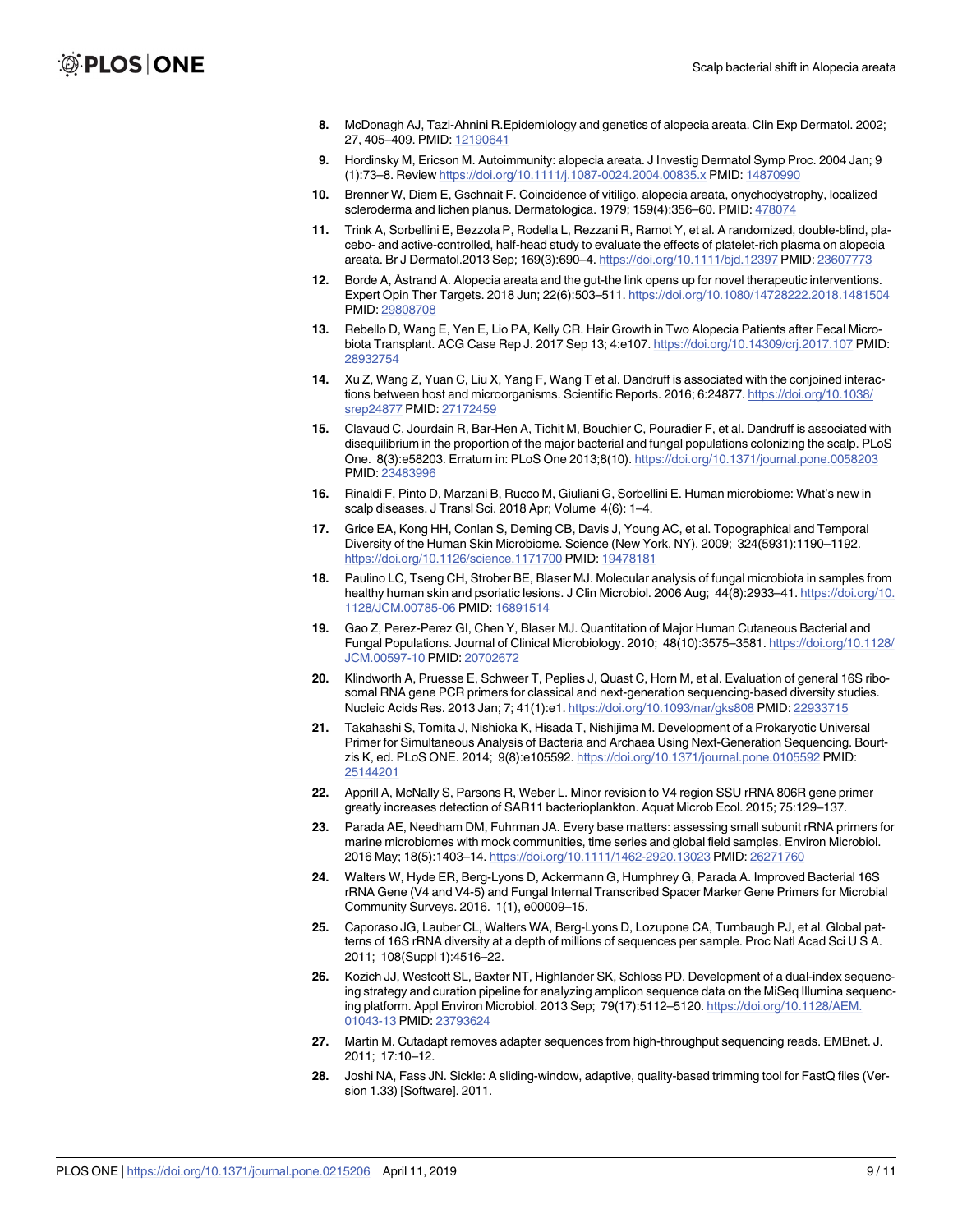- <span id="page-9-0"></span>**[29](#page-2-0).** Masella AP, Bartram AK, Truszkowski JM, Brown DG, Neufeld JD. PANDAseq: paired-end assembler for illumina sequences. BMC Bioinformatics. 2012 Feb; 14:13–31.
- **[30](#page-2-0).** Desantis TZ, Hugenholtz P, Larsen N, Rojas M, Brodie EL, Keller K, et al. Greengenes, a chimerachecked 16S rRNA gene database and workbench compatible with ARB. Appl. Environ. Microbiol. 2006; 72: 5069–5072. <https://doi.org/10.1128/AEM.03006-05> PMID: [16820507](http://www.ncbi.nlm.nih.gov/pubmed/16820507)
- **[31](#page-3-0).** Vigetti D, Viola M, Karousou E, Rizzi M, Moretto P, Genasetti A, et al. Hyaluronan-CD44-ERK1/2 regulate human aortic smooth muscle cell motility during aging. J Biol Chem 2008; 283:4448–58. [https://doi.](https://doi.org/10.1074/jbc.M709051200) [org/10.1074/jbc.M709051200](https://doi.org/10.1074/jbc.M709051200) PMID: [18077444](http://www.ncbi.nlm.nih.gov/pubmed/18077444)
- **[32](#page-5-0).** Findley K, Grice EA. The Skin Microbiome: A Focus on Pathogens and Their Association with Skin Disease. Miller V, ed. PLoS Pathogens. 2014; 10(11):e1004436.
- **[33](#page-5-0).** Noble WC. Staphylococci on the skin. In The Skin Microflora and Microbial Skin Disease; Noble, W.C., Ed.; Cambridge University Press: London, UK, 2004; pp. 135–152.
- **34.** Katsuyama M, Ichikawa H, Ogawa S, Ikezawa Z. A novel method to control the balance of skin microflora. Part 1. Attack on biofilm of Staphylococcus aureus without antibiotics. J Dermatol Sci. 2005 Jun; 38(3):197–205. Epub 2005 Mar 2. Erratum in: J Dermatol Sci. 2005 Sep; 39(3):196. Masako, Katsuyama [corrected to Katsuyama, Masako]; Hideyuki, Ichikawa [corrected to Ichikawa, Hideyuki]; Shigeyuki, Ogawa [corrected to Ogawa, Shigeyuki]; Zenro, Ikezawa [corrected to Ikezawa, Zenro]. 15927813. <https://doi.org/10.1016/j.jdermsci.2005.01.006> PMID: [15927813](http://www.ncbi.nlm.nih.gov/pubmed/15927813)
- **[35](#page-5-0).** Lambers H, Piessens S, Bloem A, Pronk H, Finkel P. Natural skin surface pH is on average below 5, which is beneficial for its resident flora. Int J Cosmet Sci. 2006 Oct; 28(5):359–70. [https://doi.org/10.](https://doi.org/10.1111/j.1467-2494.2006.00344.x) [1111/j.1467-2494.2006.00344.x](https://doi.org/10.1111/j.1467-2494.2006.00344.x) PMID: [18489300](http://www.ncbi.nlm.nih.gov/pubmed/18489300)
- **[36](#page-6-0).** Dethlefsen L, McFall-Ngai M, Relman DA. An ecological and evolutionaryb perspective on humanmicrobe mutualism and disease. Nature. 2007 Oct 18; 449(7164):811–8. Review. [https://doi.org/10.](https://doi.org/10.1038/nature06245) [1038/nature06245](https://doi.org/10.1038/nature06245) PMID: [17943117](http://www.ncbi.nlm.nih.gov/pubmed/17943117)
- **37.** Grice EA, Kong HH, Renaud G, Young AC; NISC Comparative Sequencing Program, Bouffard GG, Blakesley RW, Wolfsberg TG, Turner ML, Segre JA. A diversity profile of the human skin microbiota. Genome Res. 2008 Jul; 18(7):1043–50. <https://doi.org/10.1101/gr.075549.107> PMID: [18502944](http://www.ncbi.nlm.nih.gov/pubmed/18502944)
- **38.** Reid G, Younes JA, Van der Mei HC, Gloor GB, Knight R, Busscher HJ. Microbiota restoration: natural and supplemented recovery of human microbial communities. Nat Rev Microbiol. 2011 Jan; 9(1):27– 38. <https://doi.org/10.1038/nrmicro2473> PMID: [21113182](http://www.ncbi.nlm.nih.gov/pubmed/21113182)
- **[39](#page-6-0).** Human Microbiome Project Consortium. Structure, function and diversity of the healthy human microbiome. Nature. 2012 Jun 13; 486(7402):207–14. <https://doi.org/10.1038/nature11234> PMID: [22699609](http://www.ncbi.nlm.nih.gov/pubmed/22699609)
- **[40](#page-6-0).** Kong HH. Skin microbiome: genomics-based insights into the diversity and role of skin microbes. Trends Mol Med. 2011 Jun; 17(6):320–8. <https://doi.org/10.1016/j.molmed.2011.01.013> PMID: [21376666](http://www.ncbi.nlm.nih.gov/pubmed/21376666)
- **[41](#page-6-0).** Cogen AL, Nizet V, Gallo RL (2009). Skin microbiota: A source of disease or defence? Br J Dermatol 158, 442–455.
- **42.** Brogden NK, Mehalick L, Fischer CL, Wertz PW, Brogden KA. The emerging role of peptides and lipids as antimicrobial epidermal barriers and modulators of local inflammation. Skin Pharmacol Physiol. 2012; 25(4):167–81. <https://doi.org/10.1159/000337927> PMID: [22538862](http://www.ncbi.nlm.nih.gov/pubmed/22538862)
- **43.** Zeeuwen PL, Kleerebezem M, Timmerman HM, Schalkwijk J. Microbiome and skin diseases. Curr Opin Allergy Clin Immunol. 2013 Oct; 13(5):514–20. <https://doi.org/10.1097/ACI.0b013e328364ebeb> PMID: [23974680](http://www.ncbi.nlm.nih.gov/pubmed/23974680)
- **44.** Belkaid Y, Hand TW. Role of the microbiota in immunity and inflammation. Cell. 2014 Mar 27; 157 (1):121–41. <https://doi.org/10.1016/j.cell.2014.03.011> Review. PMID: [24679531](http://www.ncbi.nlm.nih.gov/pubmed/24679531)
- **[45](#page-6-0).** Wang L, Clavaud C, Bar-Hen A, Cui M, Gao J, Liu Y, et al. Characterization of the major bacterial-fungal populations colonizing dandruff scalps in Shanghai, China, shows microbial disequilibrium. Exp Dermatol. 2015 May; 24(5):398–400. <https://doi.org/10.1111/exd.12684> PMID: [25739873](http://www.ncbi.nlm.nih.gov/pubmed/25739873)
- **[46](#page-6-0).** Wang E, Lee JS-S, Hee TH. Is Propionibacterium Acnes Associated with Hair Casts and Alopecia? International Journal of Trichology. 2012; 4(2):93–97. <https://doi.org/10.4103/0974-7753.96907> PMID: [23180917](http://www.ncbi.nlm.nih.gov/pubmed/23180917)
- **[47](#page-6-0).** Rosenberger C, Solovan C, Rosenberger AD, Jinping L, Treudler R, Frei U, et al. Upregulation of hypoxia-inducible factors in normal and psoriatic skin. J Invest Dermatol. 2007 Oct; 127(10):2445–52. <https://doi.org/10.1038/sj.jid.5700874> PMID: [17495954](http://www.ncbi.nlm.nih.gov/pubmed/17495954)
- **[48](#page-6-0).** Manresa MC, Taylor CT. Hypoxia Inducible Factor (HIF) Hydroxylases as Regulators of Intestinal Epithelial Barrier Function. Cell Mo Gastroenterol Hepatol. 2017 Feb 20; 3(3):303–315.
- **[49](#page-6-0).** Nakatsuji T, Chiang HI, Jiang SB, Nagarajan H, Zengler K, Gallo RL. The microbiome extends to subepidermal compartments of normal skin. Nat Commun. 2013; 4:1431. [https://doi.org/10.1038/](https://doi.org/10.1038/ncomms2441) [ncomms2441](https://doi.org/10.1038/ncomms2441) PMID: [23385576](http://www.ncbi.nlm.nih.gov/pubmed/23385576)